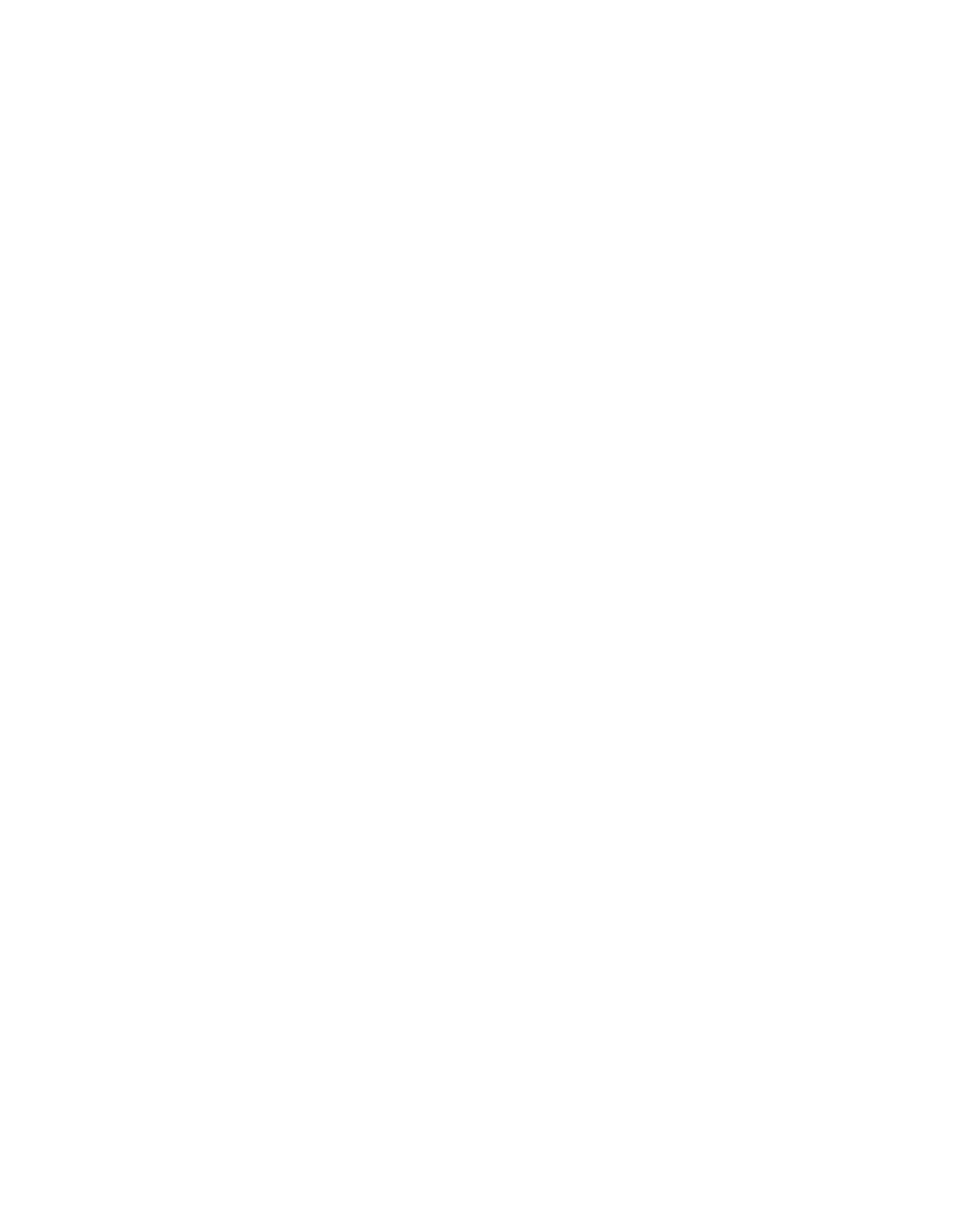#### *Race and Ethnicity*

- $\triangleright$  People of color are underrepresented on policy bodies compared to the population. Although people of color comprise 62% of San Francisco's population, just 50% of appointees identify as a race other than white.
- $\triangleright$  While the overall representation of people of color has increased between 2009 and 2019, as the Department collected data on more appointees, the representation of people of color has decreased over the last few years. The percentage of appointees of color decreased from 53% in 2017 to 49% in 2019.

#### *Source: SF DOSW Data Collection & Analysis.* 46% 45% 48% 57% 53% 50% 0% 10% 20% 30% 40% 50% 60% 2009 (n=401) (n=295) (n=419) (n=269) (n=469) (n=713) 2011 2013 2015 2017 2019 **of People of Color on Policy Bodies**

**10-Year Comparison of Representation** 

 $\triangleright$  As found in previous reports, Latinx and Asian groups are underrepresented on San Francisco policy bodies compared to the population. Latinx individuals are 14% of the population but make up only 8% of appointees. Asian individuals are 31% of the population but make up only 18% of appointees.

#### *Race and Ethnicity by Gender*

- $\triangleright$  On the whole, women of color are 32% of the San Francisco population, and 28% of appointees. Although still below parity, 28% is a slight increase compared to 2017, which showed 27% women of color appointees.
- $\triangleright$  Meanwhile, men of color are underrepresented at 21% of appointees compared to 31% of the San Francisco population.



- $\triangleright$  Both White women and men are overrepresented on San Francisco policy bodies. White women are 23% of appointees compared to 17% of the San Francisco population. White men are 26% of appointees compared to 20% of the population.
- $\triangleright$  Black and African American women and men are well-represented on San Francisco policy bodies. Black women are 9% of appointees compared to 2.4% of the population, and Black men are 5% of appointees compared to 2.5% of the population.
- $\triangleright$  Latinx women are 7% of the San Francisco population but 3% of appointees, and Latinx men are 7% of the population but 5% of appointees.
- $\triangleright$  Asian women are 17% of the San Francisco population but 11% of appointees, and Asian men are 15% of the population but just 7% of appointees.

**10-Year Comparison of Representation of Women of Color on Policy Bodies**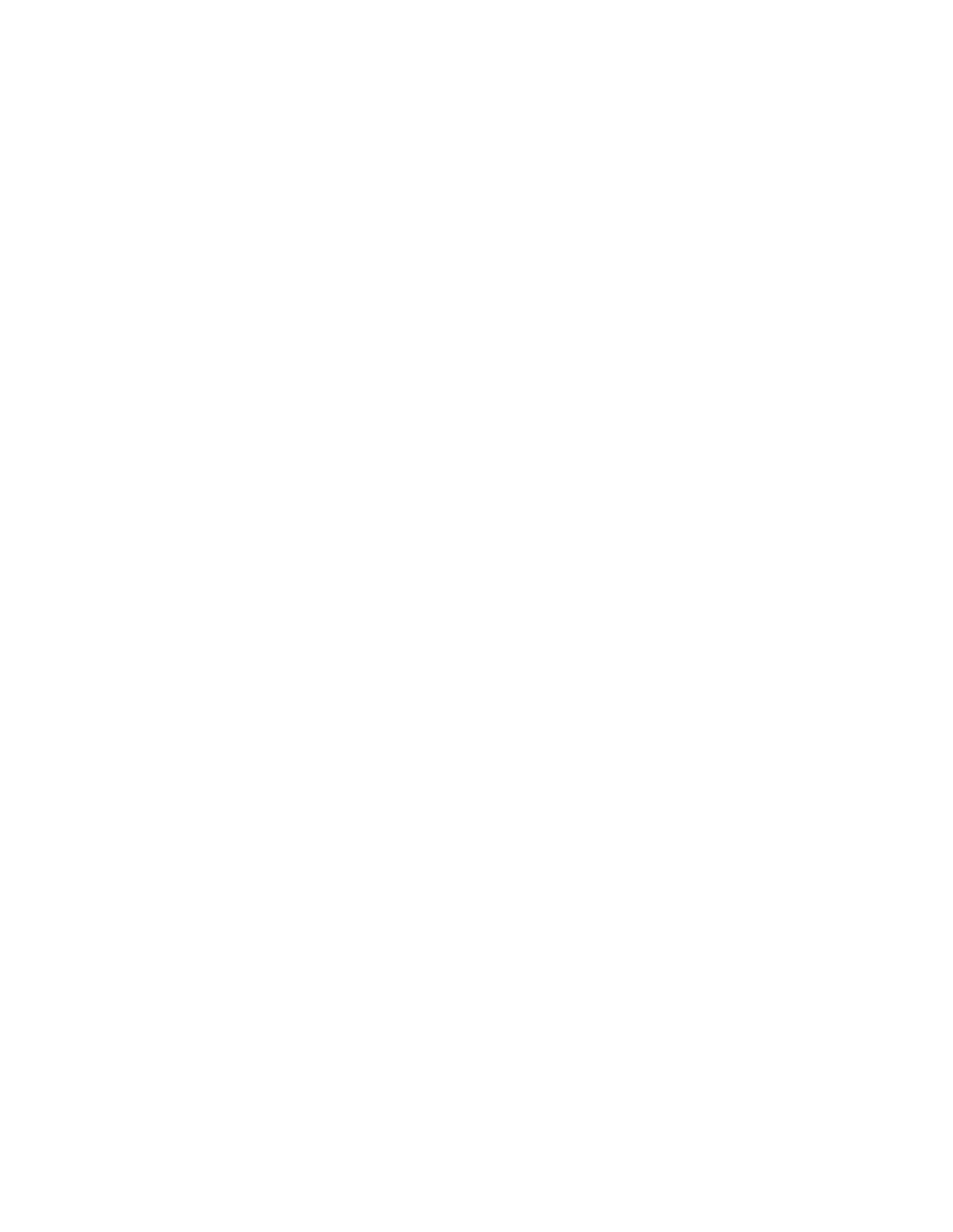# II. Gender Analysis Findings

Many aspects of San Francisco's diversity are reflected in the overall population of appointees on San Francisco policy bodies. The analysis includes 84 policy bodies, of which 823 of the 887 seats are filled leaving 7% vacant. As outlined below in the summary chart, slightly more than half of appointees are women, half of appointees are people of color, 28% are women of color, 19% are LGBTQ, 11% have a disability, and 7% are veterans.

| <b>Appointee Demographics</b>    | <b>Percentage of Appointees</b> |
|----------------------------------|---------------------------------|
| Women (n=741)                    | 51%                             |
| People of Color (n=706)          | 50%                             |
| Women of Color (n=706)           | 28%                             |
| LGBTQ Identified (n=548)         | 19%                             |
| People with Disabilities (n=516) | 11%                             |
| Veteran Status (n=494)           | 7%                              |

#### **Figure 1: Summary Data of Policy Body Demographics, 2019**

*Source: SF DOSW Data Collection & Analysis.*

However, further analysis reveals underrepresentation of particular groups. Subsequent sections present comprehensive data analysis providing comparison to previous years, detailing the variables of gender, race/ethnicity, LGBTQ identity, disability, veteran status, and policy body characteristics of budget size, decision-making authority, and appointment authority.

#### **A. Gender**

On San Francisco policy bodies, 51% of appointees identify as women, which is slightly above parity compared to the San Francisco female population of 49%. The representation of women remained stable at 49% from 2013 until 2017. This year, the representation of women increased by 2 percentage points, which could be partly due to the larger sample size used in this year's analysis compared to previous years. A 10-year comparison shows that the representation of women appointees has gradually increased since 2009 by a total of six percentage points.





*Source: SF DOSW Data Collection & Analysis.*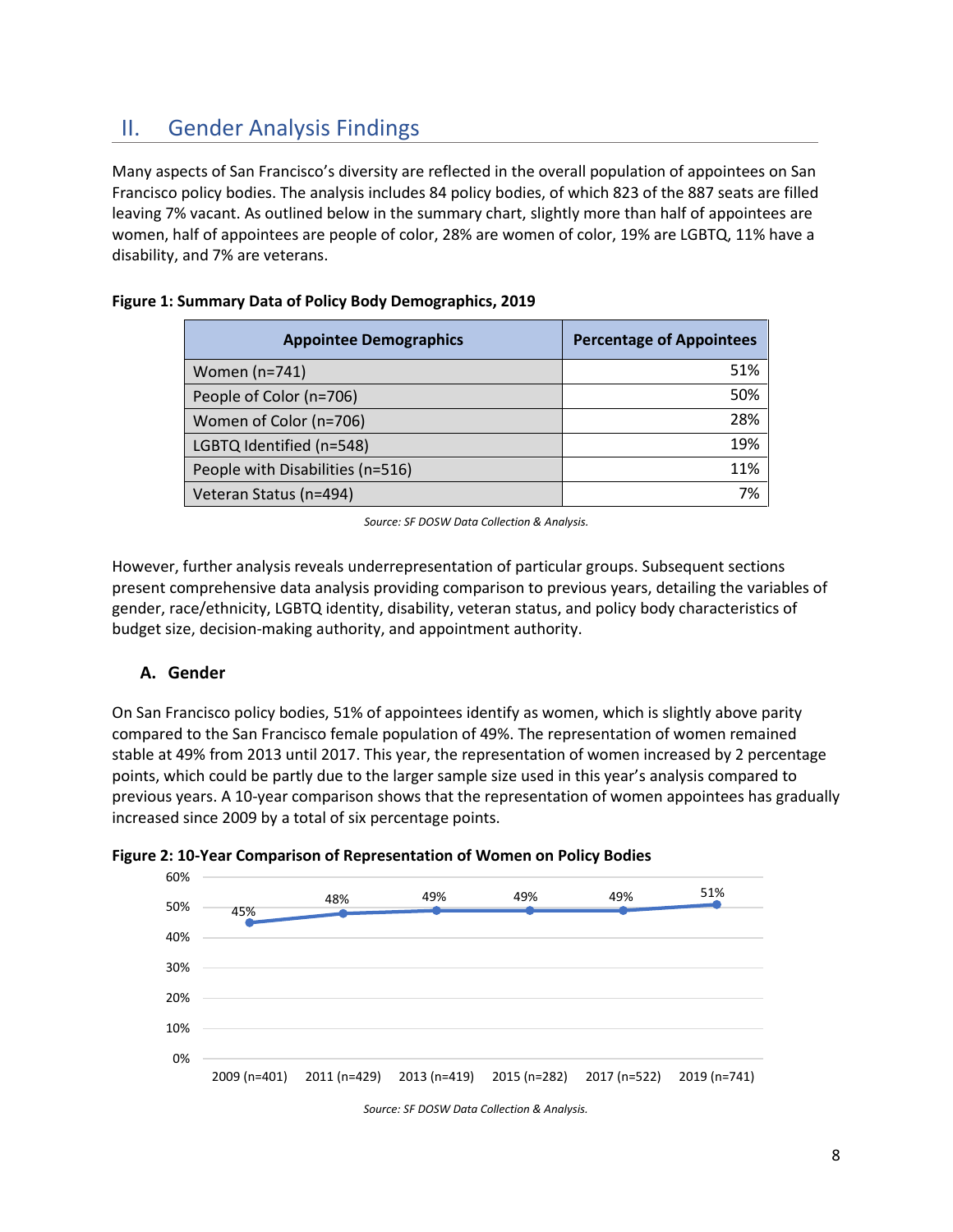Figures 3 and 4 analyze Commissions and Boards. Figure 3 showcases the five Commissions and Boards with the highest representation of women appointees as compared to 2015 and 2013. The Children and Families (First Five) Commission and the Commission on the Status of Women are currently comprised of all women appointees. This finding has been consistent for the Commission on the Status of Women in 2015 and 2017. While the Ethics Commission has 100% women appointees, much more than 2015 and 2017, its small size of five appointees means that minimal changes in its demographic composition greatly impacts percentages. This is also the case for other policy bodies with a small number of members. The Library Commission and the Commission on the Environment are fourth and fifth on the list at 71% and 67% women, respectively, with long standing female majorities on each.



#### **Figure 3: Commissions and Boards with Highest Percentages of Women, 2019 Compared to 2017, 2015**

Out of the Commissions and Boards in this section, 23 have 40% or less women. The five Commissions and Boards with the lowest representation of women are displayed in Figure 4. The lowest percentage is found on the Board of Examiners where currently *none* of the 13 appointees are women. Unfortunately, demographic data is unavailable for the Board of Examiners for 2017 and 2015. Next is the Building Inspection Commission at 14%, which is a decrease of female representation compared to 2017 and 2015. The Oversight Board of Community Investment and Infrastructure, Fire Commission, and Sunshine Ordinance Task Force also have some of the lowest percentages of women at 17%, 20%, and 27%, respectively. Unfortunately, the Sunshine Ordinance Task Force did not participate in previous analyses and therefore demographics data is unavailable for 2017 and 2015.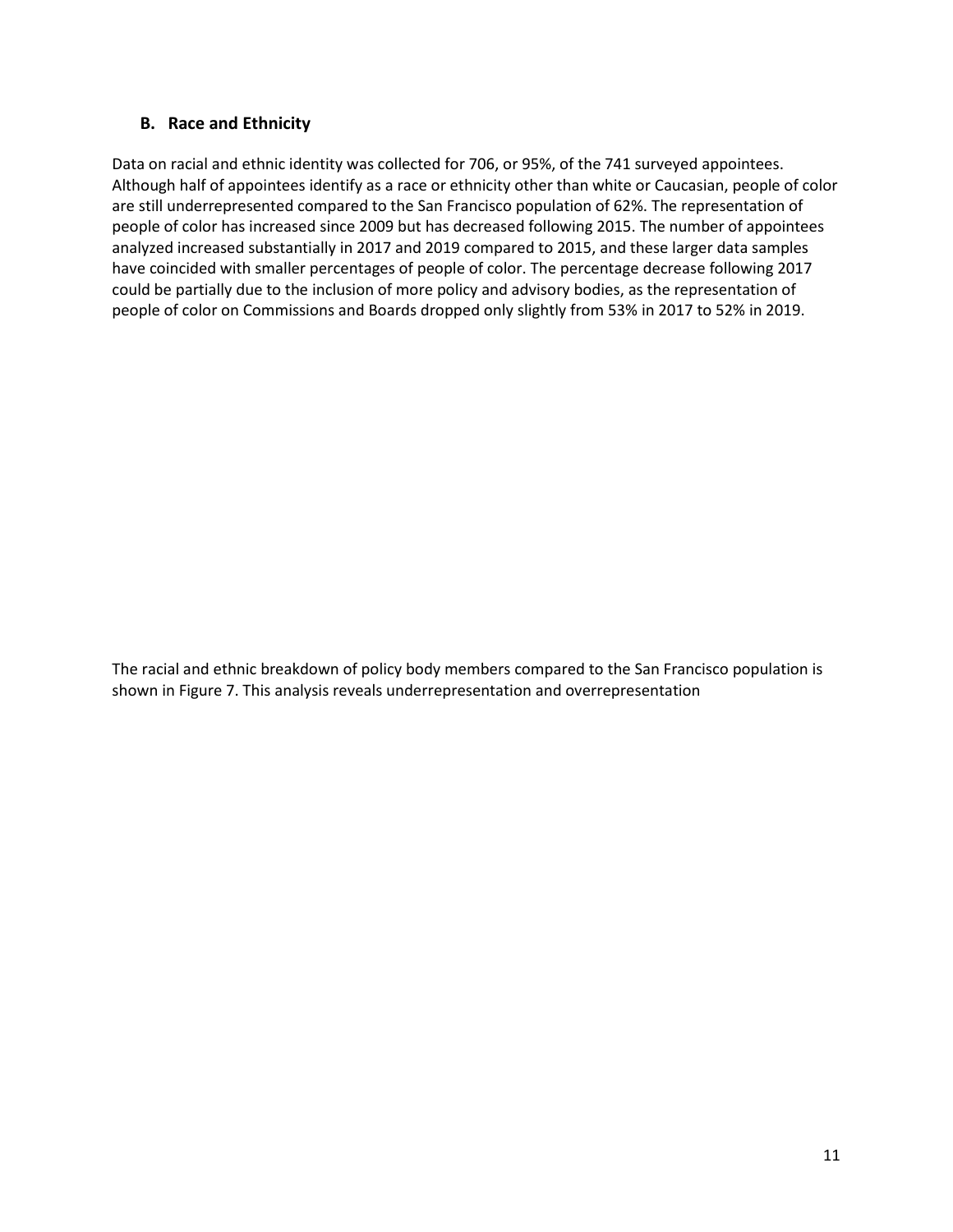Americans and Alaska Natives in San Francisco of 0.4%, none of the surveyed appointees identified themselves as such.



**Figure 7: Race and Ethnicity of Appointees Compared to San Francisco Population, 2019**

The next two graphs illustrate Commissions and Boards, and Advisory Bodies with the highest and lowest percentages of people of color. As shown in Figure 8, the Commission on Community Investment and Infrastructure remained at 100% from 2017, while the Juvenile Probation Commission has returned to 100% this year after a dip in 2017. Next is the Health Commission, Immigrant Rights Commission, and Housing Authority Commission at 86%, 85%, and 83%, respectively. Percentages of people of color on both the Health Commission and the Housing Authority Commission increased following 2015, and have remained consistent since 2017.

### **Figure 8: Commissions and Boards with Highest Percentage of People of Color, 2019 Compared to 2017, 2015**



*Source: SF DOSW Data Collection & Analysis.*

*Sources: 2017 American Community Survey 5-Year Estimates, SF DOSW Data Collection & Analysis.*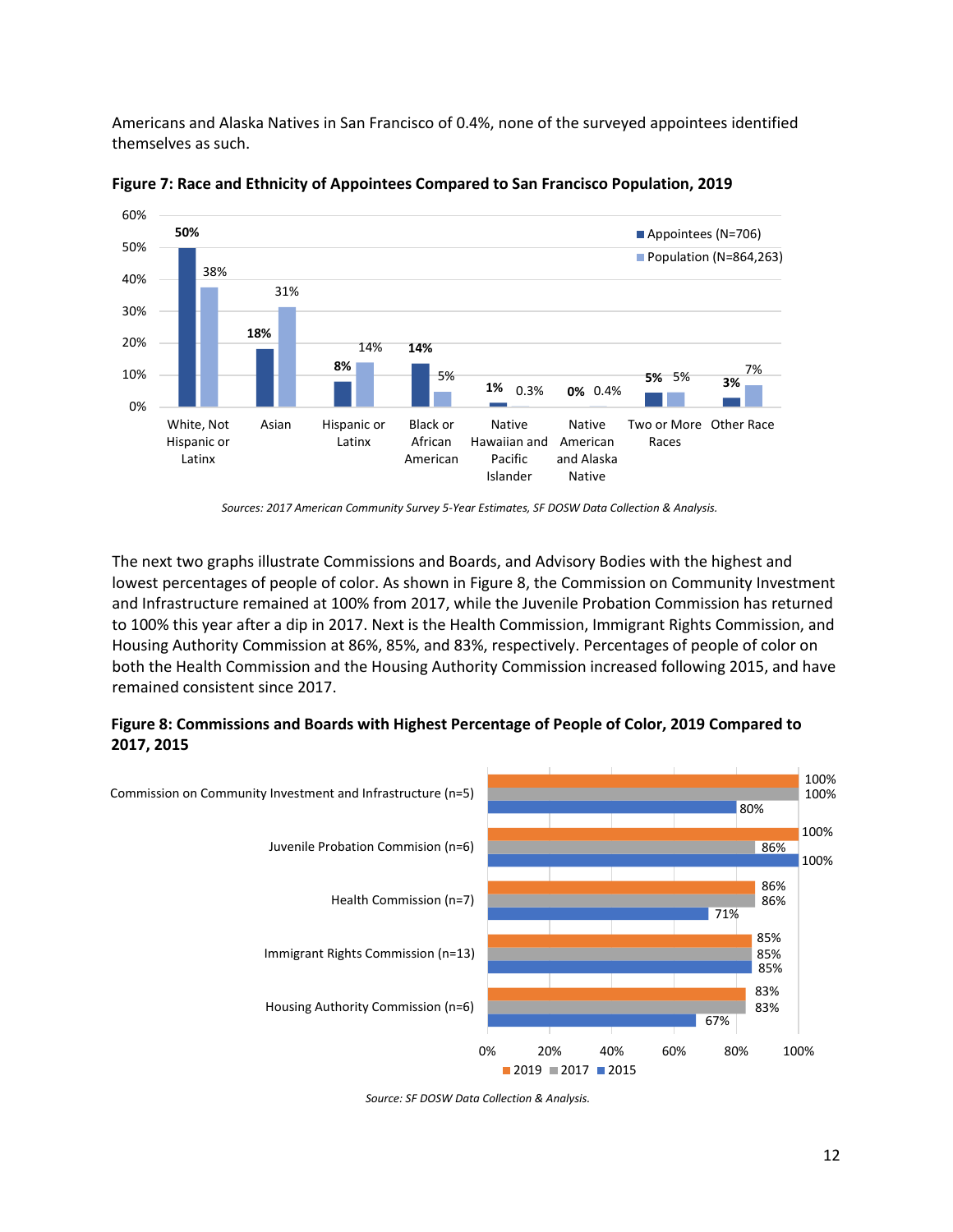There are 23 policy bodies that have 40% or less appointees who identified a racial and ethnic category other than white. Although the Public Utilities Commission has two vacancies, *none* of the current appointees identify as people of color. The Historic Preservation Commission and Building Inspection Commission are both at 14% representation for people of color. The Building Inspection Commission had a large drop from 43% in 2015, with the percentage of people of color decreasing to 14% in 2017 and remaining at this percent for 2019. Lastly, the War Memorial Board of Trustees and City Hall Preservation Advisory Commission have 18% and 20%, respectively.





In addition to Commissions and Boards, Advisory Bodies were examined for the highest and lowest percentages of people of color. This is the first year such bodies have been included, thus comparison to previous years is unavailable. All members of the Workforce Community Advisory Committee are people of color. People of color comprise 80% of the Sugary Drinks Distributor Tax Advisory Committee, and 75% of appointees on the Children, Youth and Their Families Oversight and Advisory Committee, the Golden Gate Park Concourse Authority, and the Local Homeless Coordinating Board. Out of the five Advisory Bodies with the lowest representation of people of color, the Ballot Simplification Committee and the Mayor's Disability Council have 25% appointees of color, and the Abatement Appeals Board has 14% appointees of color. The Urban Forestry and the Pedestrian Safety Advisory Committee have no people of color currently serving.

*Source: SF DOSW Data Collection & Analysis.*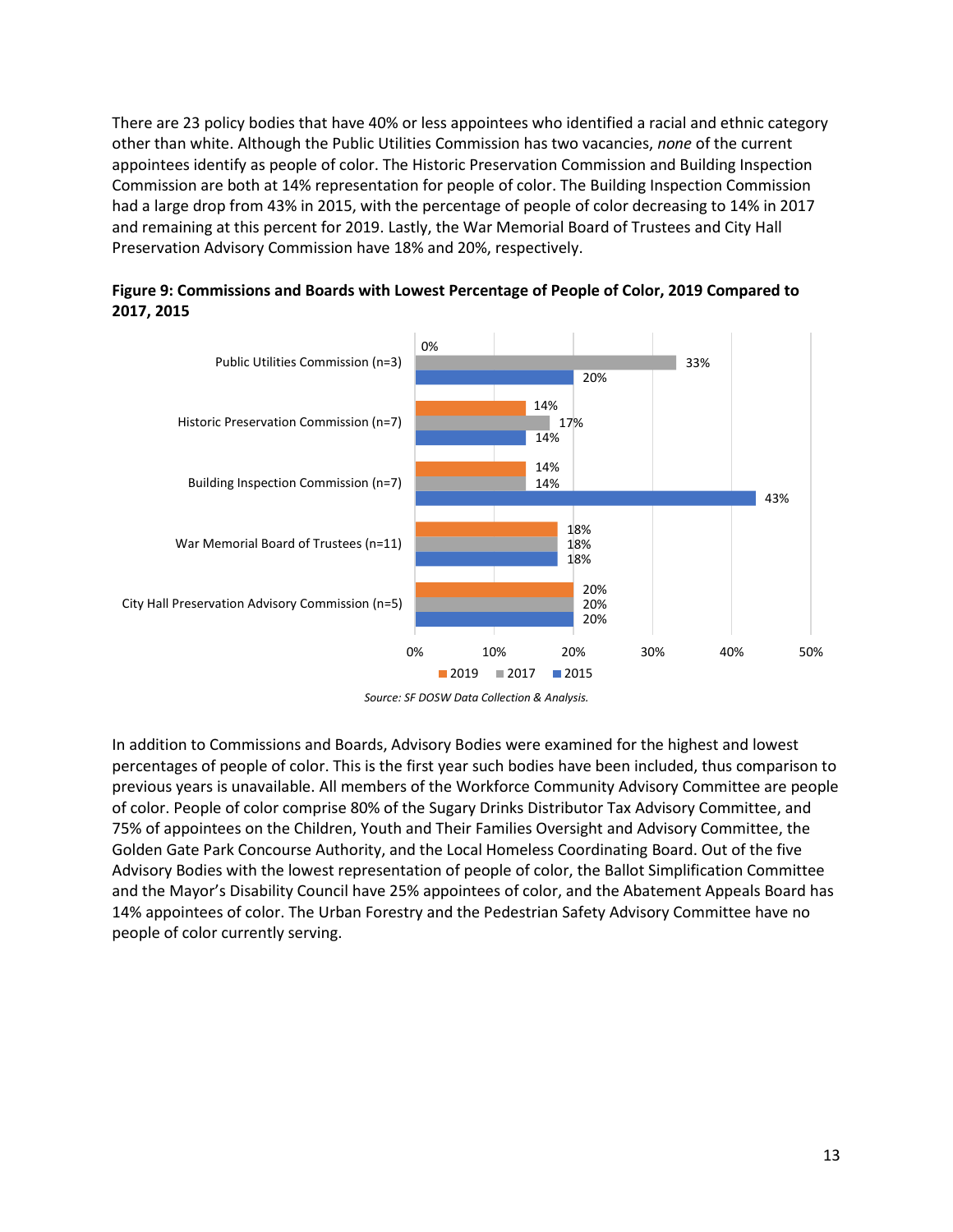



*Source: SF DOSW Data Collection & Analysis.*

#### **C. Race and Ethnicity by Gender**

White men and women are overrepresented on San Francisco policy bodies, while Asian and Latinx men and women are underrepresented. While women of color continue to be underrepresented at 28% compared to the San Francisco population of 32%, this is a slight increase from 2017 which showed 27% women of color. Meanwhile, men of color are 21% of appointees compared to 31% of the San Francisco population.

**Figure 11: 10-Year Comparison of Representation of Women of Color on Policy Bodies**

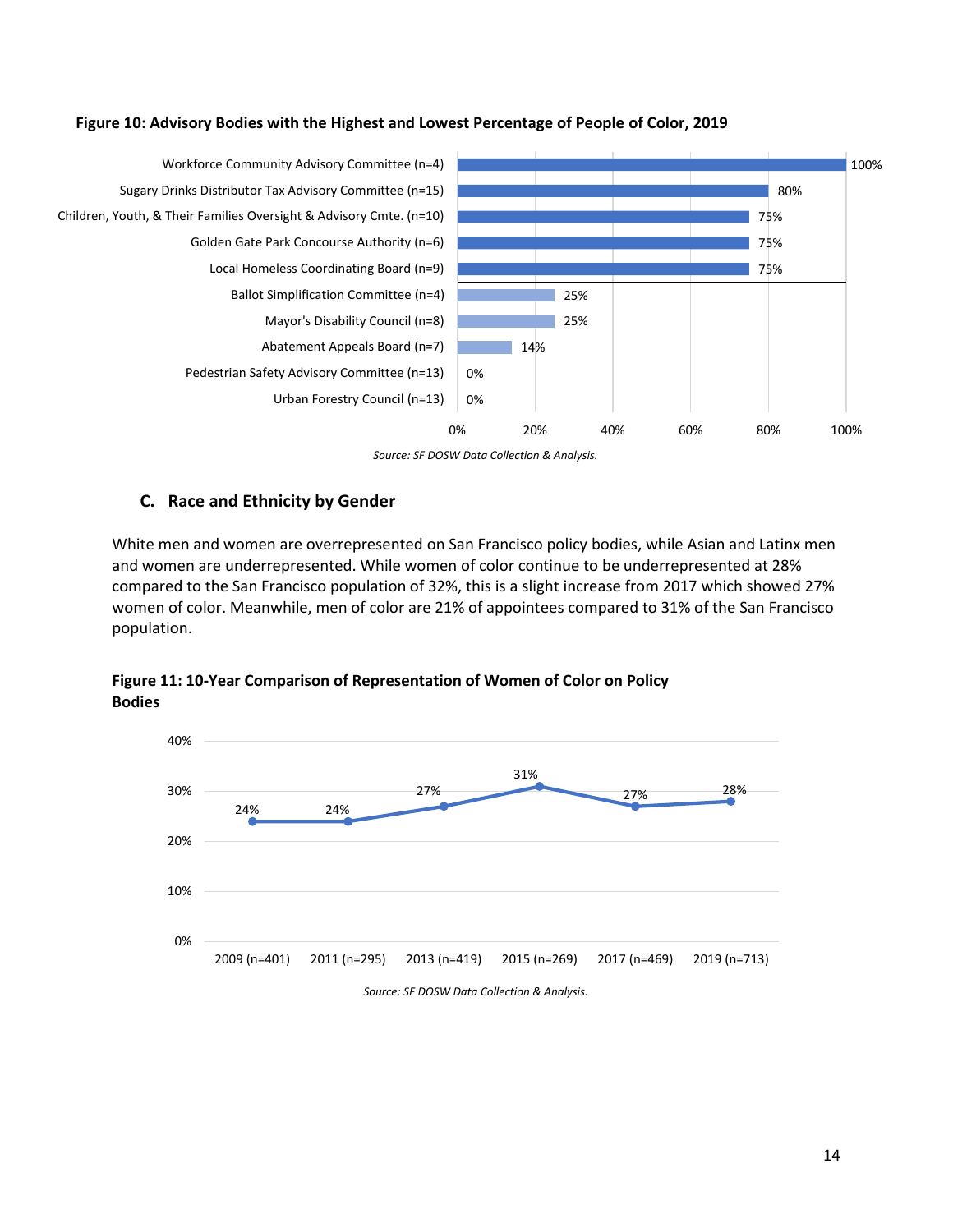The following figures present the breakdown for appointees and the San Francisco population by race and ethnicity and gender. White men and women are overrepresented, holding 27% and 23% of appointments, respectively, compared to 20% and 17% of the population, respectively. Asian men and women are both greatly underrepresented with Asian women making up 11% of appointees compared to 17% of the population while Asian men comprise 7% of appointees and 15% of the population. Latinx men and women are also underrepresented, particularly Latinx women, who are 3% of appointees and 7% of the population, while Latinx men are 5% of appointees and 7% of the population. Black or African American men and women are well-represented with Black women comprising 9% of appointees and Black men comprising 5% of appointees. Pacific Islander men and women, and multiethnic women also exceed parity with the population. Although Native American men and women make up only 0.4% of San Francisco's population, none of the surveyed appointees identified themselves as such.



**Figure 12: Appointees by Race/Ethnicity and Gender, 2019**





#### **Figure 13: San Francisco Population by Race/Ethnicity, 2019**

*Source: 2017 American Community Survey 5-Year Estimates.*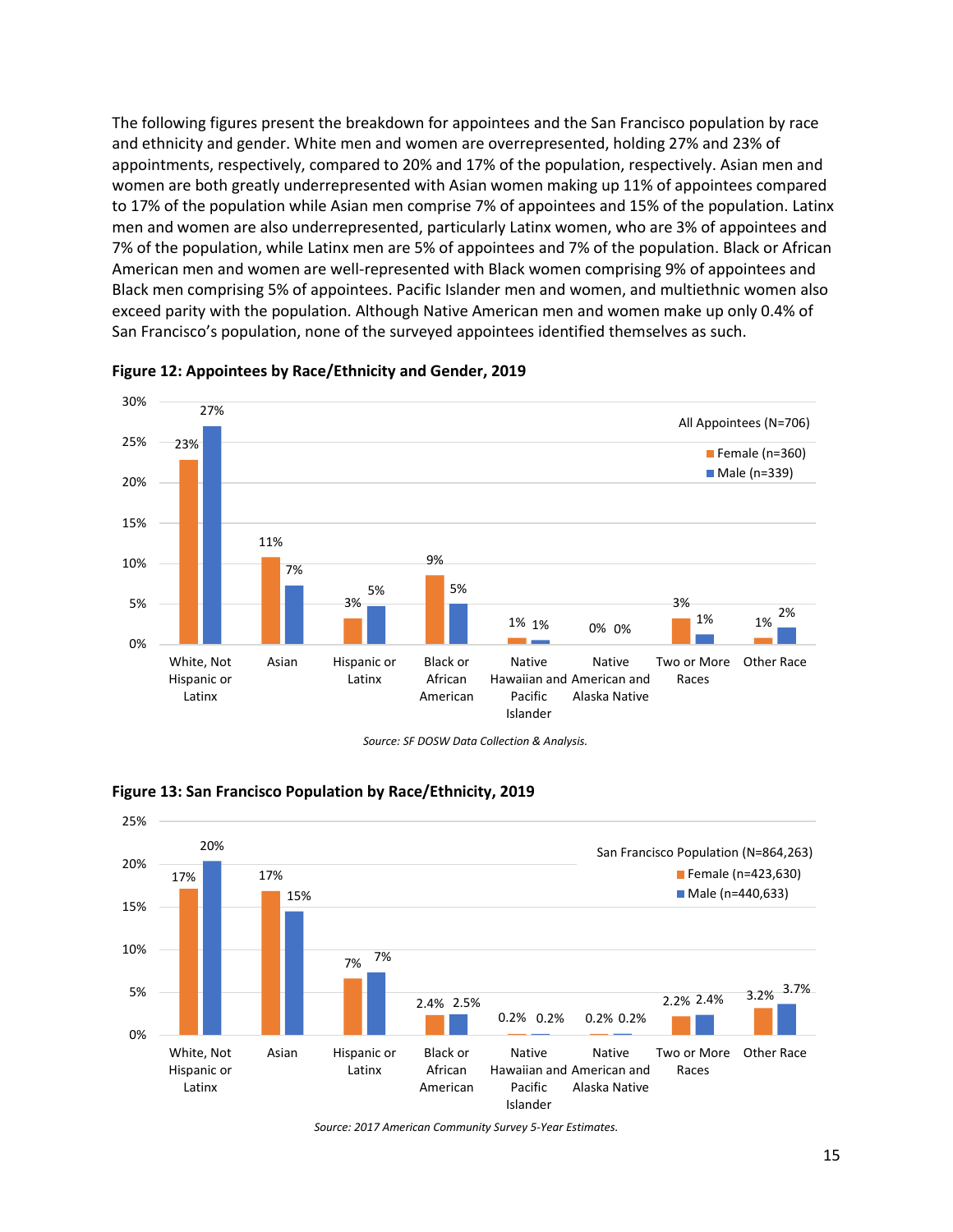### **D. LGBTQ Identity**

Lesbian, gay, bisexual, transgender, queer, and questioning (LGBTQ) identity data was collected from 548, or 75%, of the 741 surveyed appointees, which is much more data on LGBTQ identity compared to previous reports. Due to limited and outdated information on the population of the LGBTQ community in San Francisco, it is difficult to adequately assess the representation of the LGBTQ community. However, compared to available San Francisco, larger Bay Area, and national data, the LGBTQ community is well represented on San Francisco policy bodies. Recent research estimates the national LGBT population is 4.5%.<sup>5</sup> The LGBT population of the San Francisco and greater Bay Area is estimated to rank the highest of U.S. cities at 6.2%,<sup>6</sup> while a 2006 survey found that 15.4% of adults in San Francisco identify as LGBT<sup>7</sup>.

Of the appointees who responded to this question, 19% identify as LGBTQ and 81% identify as straight or heterosexual. Of the LGBTQ appointees, 48% identify as gay, 23% as lesbian, 17% as bisexual, 7% as queer, 5% as transgender, and 1% as questioning. Data on LGBTQ identity by race was not captured. Efforts to capture data on LGBTQ identity by race for future reports would enable more intersectional analysis.





1%

5%

48%

#### **E. Disability Status**

Overall, 12% of adults in San Francisco have one or more disabilities, and when broken down by gender, 6.2% are women and 5.7% are men. Disability data for transgender and gender non-conforming individuals in San Francisco is currently unavailable. Data on disability was obtained from 516, or 70%, of the 714 appointees who participated in the survey. Of the 516 appointees, 11.2% reported to have one

[https://news.gallup.com/poll/234863/estimate-lgbt-population-rises.aspx.](https://news.gallup.com/poll/234863/estimate-lgbt-population-rises.aspx)

[percentage.aspx?utm\\_source=Social%20Issues&utm\\_medium=newsfeed&utm\\_campaign=tiles.](https://news.gallup.com/poll/182051/san-francisco-metro-area-ranks-highest-lgbt-percentage.aspx?utm_source=Social%20Issues&utm_medium=newsfeed&utm_campaign=tiles)

<sup>5</sup> Frank Newport, "In U.S., Estimate of LGBT Population Rises to 4.5%," *GALLUP* (May 22, 2018)

<sup>6</sup> Gary J. Gates and Frank Newport, "San Francisco Metro Area Ranks Highest in LBGT Percentage," *GALLUP* (March 20, 2015[\) https://news.gallup.com/poll/182051/san-francisco-metro-area-ranks-highest-lgbt-](https://news.gallup.com/poll/182051/san-francisco-metro-area-ranks-highest-lgbt-percentage.aspx?utm_source=Social%20Issues&utm_medium=newsfeed&utm_campaign=tiles)

<sup>&</sup>lt;sup>7</sup> Gary J. Gates, "Same Sex Couples and the Gay, Lesbian, Bisexual Population: New Estimates from the American Community Survey," *The Williams Institute on Sexual Orientation Law and Public Policy, UCLA School of Law* (2006).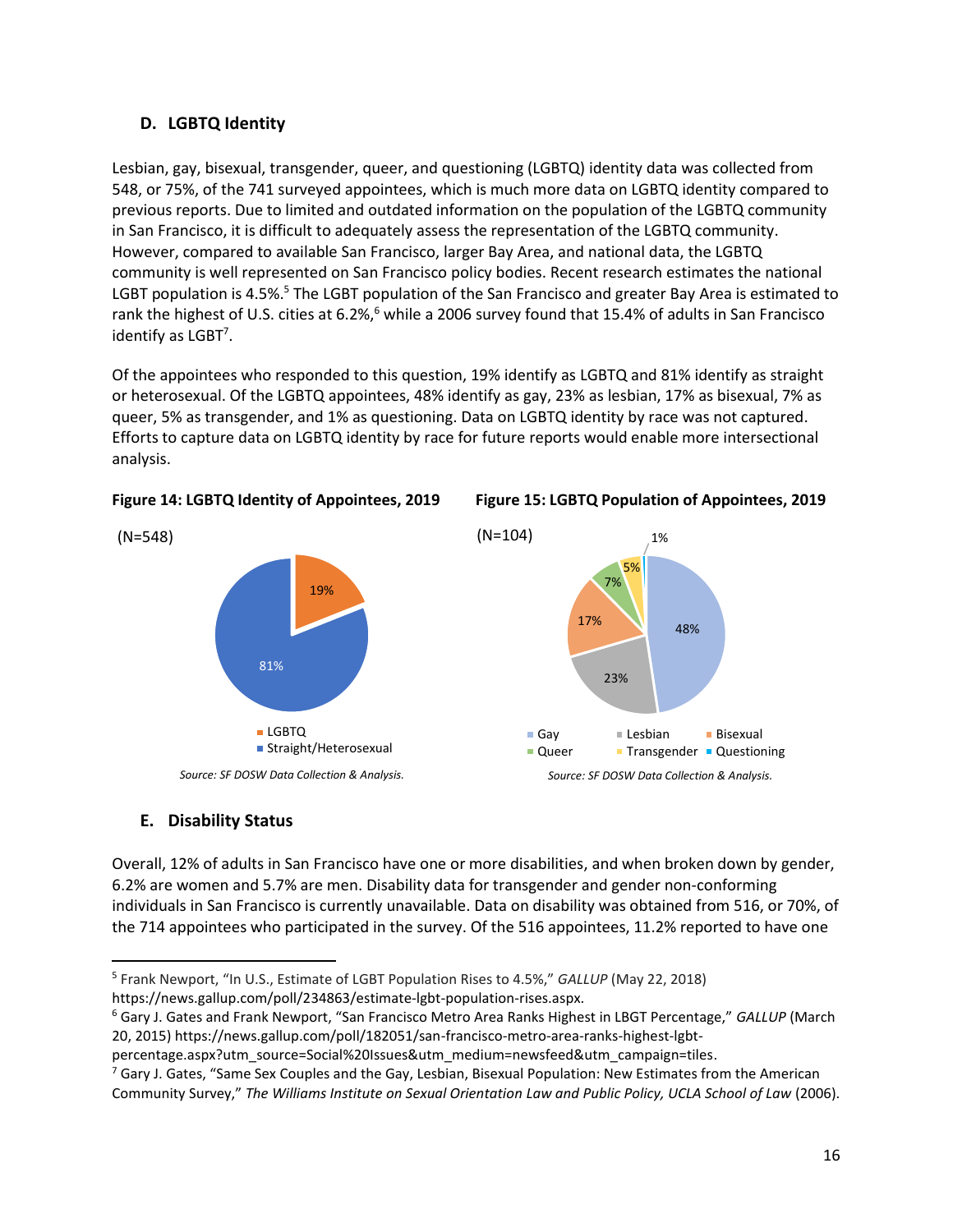or more disabilities, which is near parity with the San Francisco population. Of the 11.2% appointees with one or more disabilities, 6.8% are women, 3.9% are men, 0.4% are trans women, and 0.2% are trans men.

#### **Figure 16: San Francisco Adult Population with a Disability by Gender, 2017**



**Figure 17: Appointees with One or More Disabilities by Gender, 2019**



#### **F. Veteran Status**

Overall, 3.2% of the adult population in San Francisco has served in the military. There is a considerable difference by gender, as male veterans are 3% and female veterans are 0.2% of the population. Data on veteran status was obtained from 494, or 67%, of appointees who participated in the survey. Of the 494 appointees who responded to this question, 7.1% have served in the military. Like the San Francisco population, there is a large difference by gender, as men comprise 5.7% and women make up only 1.2% of the total number of veteran appointees. Of participating appointees, 0.2% of veterans are trans women. Veteran status data on transgender and gender non-conforming individuals in San Francisco is currently unavailable.





*Source: 2017 American Community Survey 5-Year Estimates.*

#### **Figure 19: Appointees with Military Service, 2019**



*Source: SF DOSW Data Collection & Analysis.*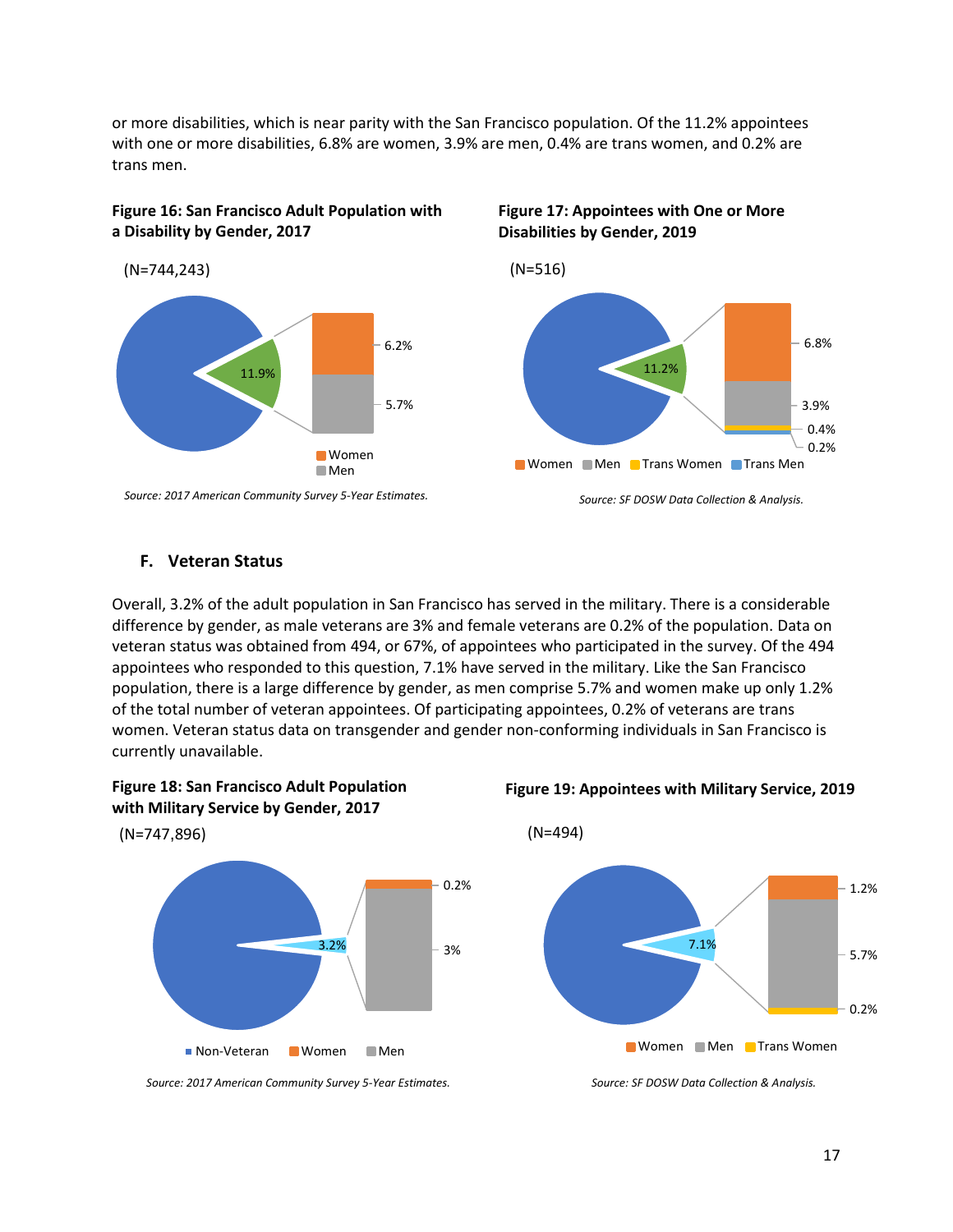#### **G. Policy Bodies by Budget**

This report also examines whether policy bodies with the largest and smallest budget sizes and other characteristics are demographically representative of the San Francisco population. In this section, budget size is used as a proxy for influence. Although this report has expanded the scope of analysis to include more policy bodies compared to previous reports, this section of analysis was limited to Commissions and Boards with decision-making authority and whose members file financial disclosures with the Ethics Commission. The purpose of this analysis is to evaluate the demographics for the spectrum of budgetary influence of policy bodies with decision-making authority in San Francisco.

Overall, appointees from the 10 largest budgeted Commissions and Boards are 55% people of color, 41% women, and 23% women of color. Appointees from the 10 smallest budgeted Commissions and Boards are 54% people of color, 52% women, and 32% women of color. Although still below parity with the San Francisco population, the representation of people of color on both the largest and smallest budgeted policy bodies is greater than the percentage of people of color for all appointees combined (50%). For women and women of color, their representation meets or exceeds parity with the population on the 10 smallest budgeted bodies. However, it falls far below parity for the 10 largest budgeted bodies. The representation of total women and women of color is greater on smaller budgeted policy bodies by 27%, and 39%, respectively.



### **Figure 20: Percent of Women, Women of Color, and People of Color on Commissions and Boards with Largest and Smallest Budgets in Fiscal Year 2018-2019**

*Source: SF DOSW Data Collection & Analysis.*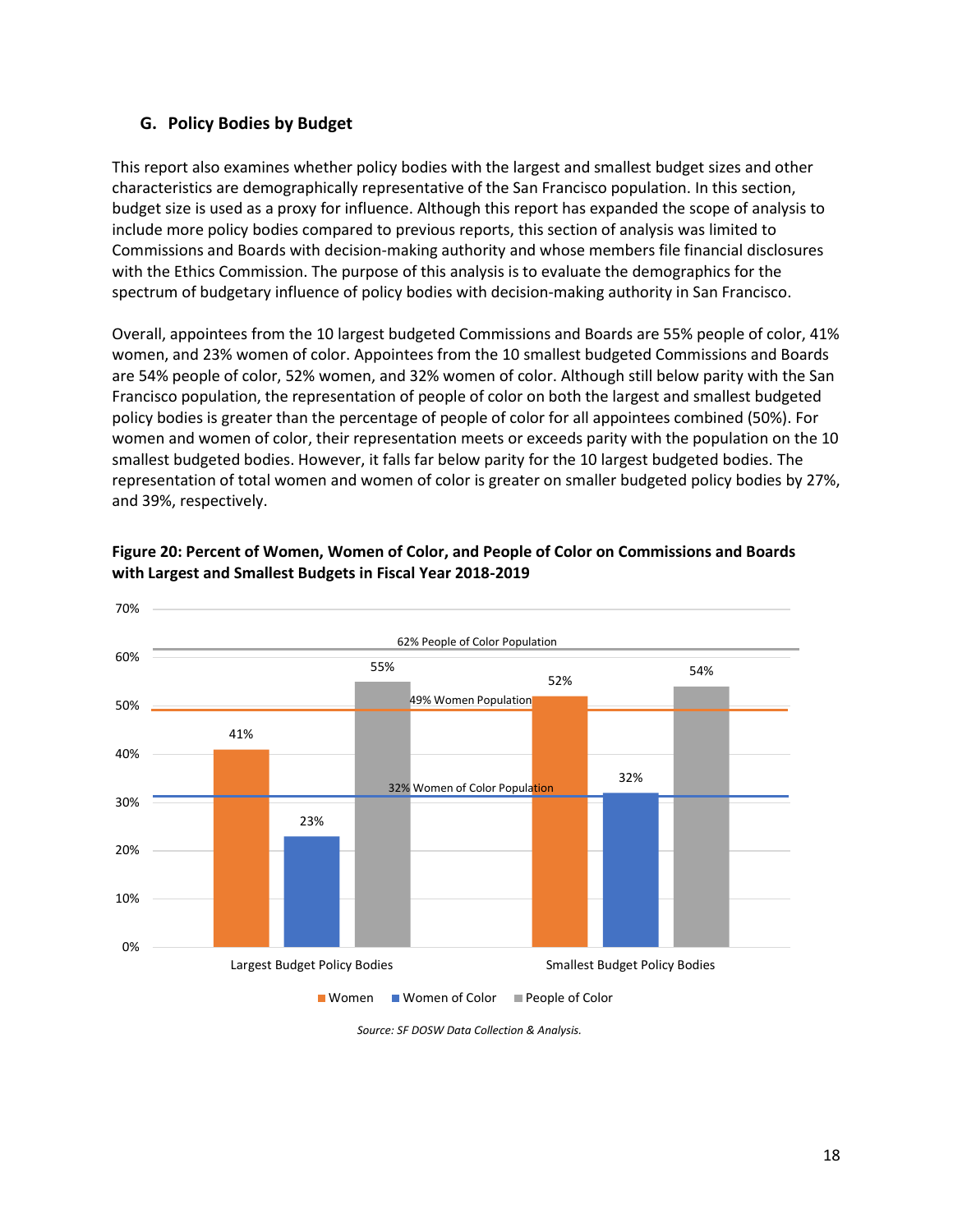| <b>Body</b>                                                       | FY18-19 Budget  | <b>Total</b><br><b>Seats</b> | <b>Filled</b><br>seats | <b>Women</b> | Women<br>of Color | <b>People</b><br>of Color |
|-------------------------------------------------------------------|-----------------|------------------------------|------------------------|--------------|-------------------|---------------------------|
| <b>Health Commission</b>                                          | \$2,200,000,000 |                              |                        | 29%          | 14%               | 86%                       |
| <b>Public Utilities Commission</b>                                | \$1,296,600,000 | 5                            | 3                      | 67%          | 0%                | 0%                        |
| MTA Board of Directors and Parking<br><b>Authority Commission</b> | \$1,200,000,000 | 7                            |                        | 57%          | 14%               | 43%                       |
| <b>Airport Commission</b>                                         | \$1,000,000,000 | 5                            | 5                      | 40%          | 20%               | 40%                       |
| Commission on Community Investment<br>and Infrastructure          | \$745,000,000   | 5                            | 5                      | 60%          | 60%               | 100%                      |
| <b>Police Commission</b>                                          | \$687,139,793   |                              |                        | 43%          | 43%               | 71%                       |
| Health Authority (Plan Governing Board)                           | \$666,000,000   | 19                           | 15                     | 33%          | 27%               | 47%                       |
| <b>Human Services Commission</b>                                  | \$529,900,000   | 5                            | 5                      | 40%          | 0%                | 40%                       |
| <b>Fire Commission</b>                                            | \$400,721,970   | 5                            | 5                      | 20%          | 20%               | 40%                       |
| Aging and Adult Services Commission                               | \$334,700,000   | 7                            |                        | 43%          | 14%               | 57%                       |
| <b>Total</b>                                                      | \$9,060,061,763 | 72                           | 66                     | 41%          | 23%               | 55%                       |

#### **Figure 21: Demographics of Commissions and Boards with Largest Budgets, 2019**

*Source: SF DOSW Data Collection & Analysis.*

### **Figure 22: Demographics of Commissions and Boards with Smallest Budgets, 2019**

| <b>Body</b>                           | FY18-19 Budget | <b>Total</b><br><b>Seats</b> | <b>Filled</b><br><b>Seats</b> | Women | Women<br>of color | <b>People</b><br>of Color |
|---------------------------------------|----------------|------------------------------|-------------------------------|-------|-------------------|---------------------------|
| <b>Rent Board Commission</b>          | \$8,543,912    | 10                           | 9                             | 44%   | 11%               | 33%                       |
| Commission on the Status of Women     | \$8,048,712    |                              | 7                             | 100%  | 71%               | 71%                       |
| <b>Ethics Commission</b>              | \$6,458,045    | 5                            | 4                             | 100%  | 50%               | 50%                       |
| Human Rights Commission               | \$4,299,600    | 12                           | 10                            | 50%   | 50%               | 70%                       |
| <b>Small Business Commission</b>      | \$2,242,007    | 7                            | 7                             | 43%   | 29%               | 43%                       |
| Civil Service Commission              | \$1,262,072    | 5                            | 4                             | 50%   | 0%                | 25%                       |
| <b>Board of Appeals</b>               | \$1,072,300    | 5                            | 5                             | 40%   | 20%               | 40%                       |
| <b>Entertainment Commission</b>       | \$1,003,898    | 7                            | 7                             | 29%   | 14%               | 57%                       |
| Assessment Appeals Board No.1, 2, & 3 | \$663,423      | 24                           | 18                            | 39%   | 22%               | 44%                       |
| <b>Youth Commission</b>               | \$305,711      | 17                           | 16                            | 56%   | 44%               | 75%                       |
| <b>Total</b>                          | \$33,899,680   | 99                           | 87                            | 52%   | 32%               | 54%                       |

*Source: SF DOSW Data Collection & Analysis.*

#### **H. Comparison of Advisory Body and Commission and Board Demographics**

The comparison of the two policy body categories in this section provides another proxy for influence, as Commissions and Boards whose members file disclosures of economic interest have greater decisionmaking authority in San Francisco than Advisory Bodies whose members do not file economic interest disclosures. The percentages of total women, LGBTQ people, people with disabilities, and veterans are larger for total appointees on Advisory Bodies. However, the percentages of women of color and people of color on Commissions and Boards slightly exceeds the percentages of women of color and people of color on Advisory Bodies.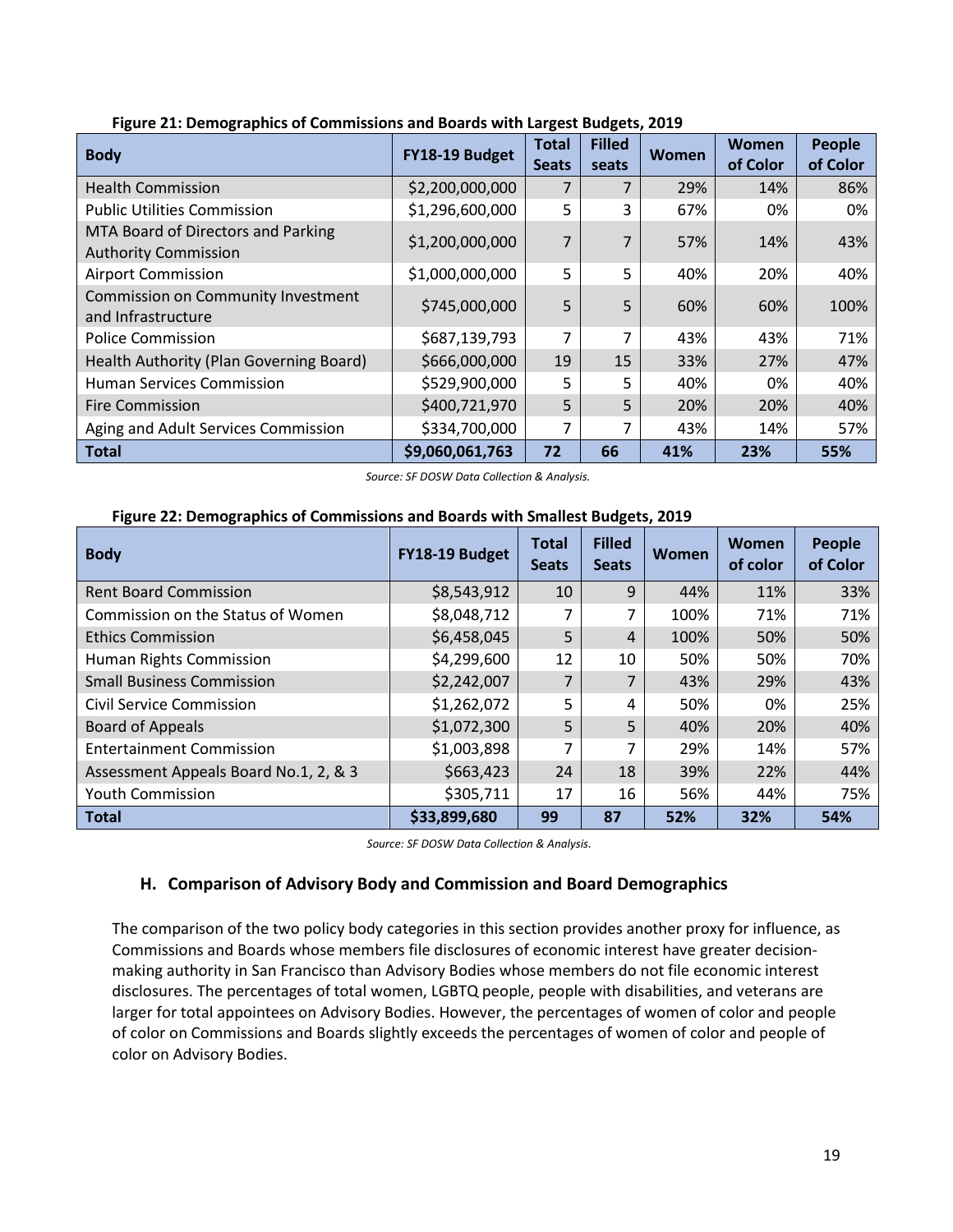

#### **Figure 23: Demographics of Appointees on Commission and Boards and Advisory Bodies, 2019**

#### **I. Demographics of Mayoral, Supervisorial, and Total Appointees**

Figure 24 compares the representation of women, women of color, and people of color for appointments made by the Mayor, Board of Supervisors, and by the total of all approving authorities combined. Mayoral appointments are more diverse, and consist of more women, women of color, and people of color compared to Supervisorial appointments. Mayoral appointments include 55% women, 30% women of color, and 52% people of color, while Supervisorial appointments are 48% women, 24% women of color, and 48% people of color. The total of all approving authorities combined average out at 51% women, 28% women of color, and 50% people of color. This disparity in diversity between Mayoral and Supervisorial appointments may be due in part to the appointment section process for each authority. The 11-member Board of Supervisors only sees applicants for specific bodies through the 3 member Rules Committee or by designees, stipulated in legislation (e.g. "renter," "landlord," "consumer advocate"), whereas the Mayor typically has the ability to take total appointments into account during selections, and can therefore better address gaps in diversity.



**Figure 24: Demographics of Mayoral, Supervisorial, and Total Appointees, 2019**

*Source: SF DOSW Data Collection & Analysis.*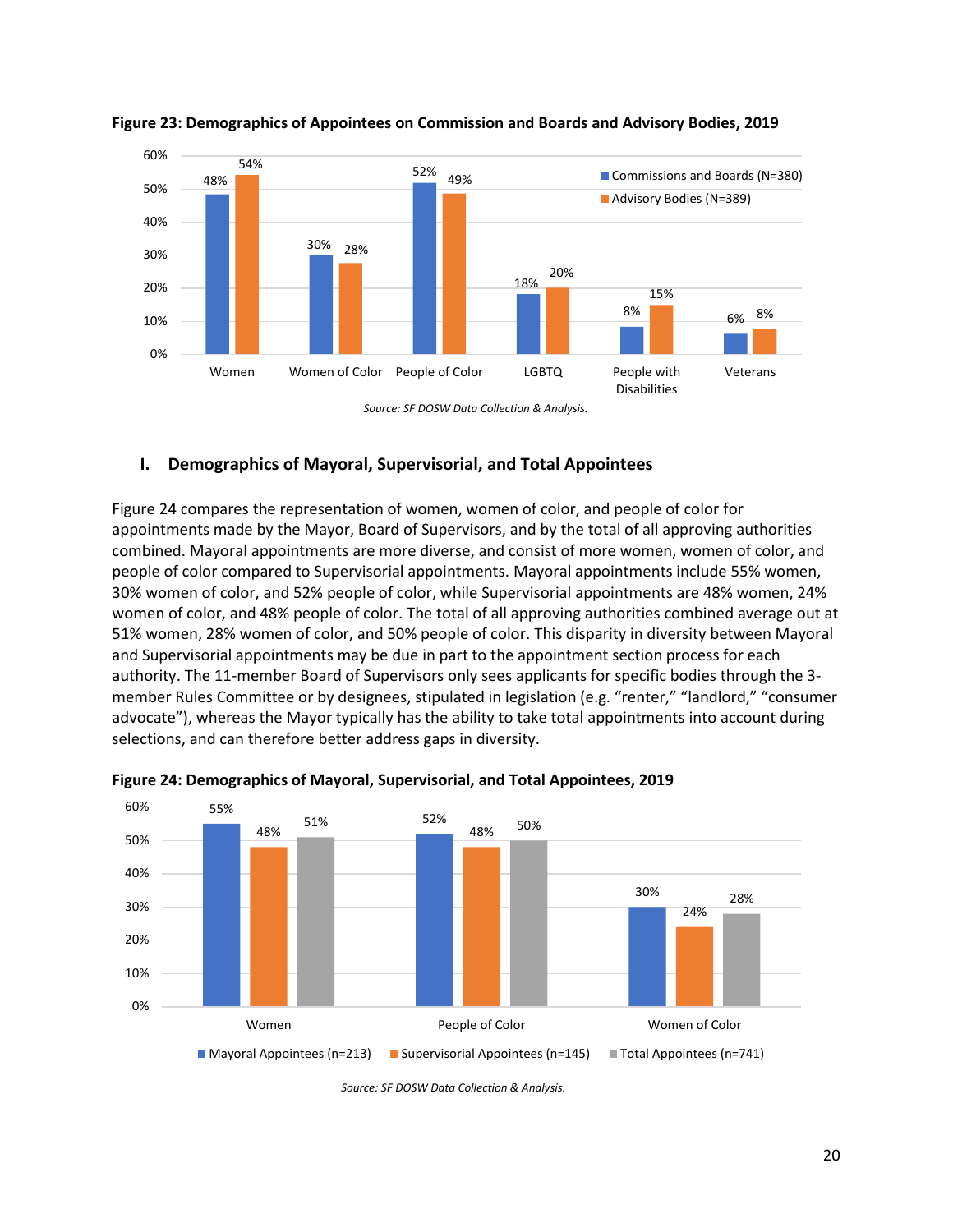## III. Conclusion

Since the first gender analysis of Commissions and Boards in 2007, the representation of women appointees on San Francisco policy bodies has gradually increased. The *2019 Gender Analysis* finds the percentage of women appointees is 51%, which slightly exceeds the population of women in San Francisco.

When appointee demographics are analyzed by gender and race, women of color continue to be underrepresented on San Francisco policy bodies compared to the San Francisco population. Most notably underrepresented are Asian women who make up 17% of the population but only 11% of appointees, and Latinx women who make up 7% of the population but only 3% of appointees. Additionally, men of color are underrepresented relative to their San Francisco population, primarily Asian and Latinx men.

Furthermore, when analyzing the demographic composition of larger and smaller budgeted Commissions and Boards, women are underrepresented on those with the largest budgets, and overrepresented or reach parity with the population on smaller budgeted Commissions and Boards. These two trends are amplified for women of color appointees. Women comprise 41% of total appointees on the largest budgeted policy bodies, which is 8 percentage points below the population, and women of color comprise 23% of total appointees on the largest budgeted policy bodies, 9 percentage points below their San Francisco population. Comparatively, women are 52% of total appointees on the smallest budgeted policy bodies, and women of color are 32% of appointees, which is equal to the San Francisco population. However, the issue of largest and smallest budgeted policy bodies does not seem to impact the representation of people of color. People of color make up 55% of appointees on the largest budgeted policy bodies and 54% of appointees on the smallest budgeted policy bodies compared to 50% of total appointees. Nonetheless, these percentages still fall below the San Francisco population of people of color at 62%.

In addition to using budget size as a proxy for influence, this report analyzed demographic characteristics of appointees on Commissions and Boards who file disclosures of economic interest and have decision-making authority, and appointees on Advisory Bodies who do not file economic interest disclosures. Over half (54%) of appointees on Advisory Bodies are women, while 48% of appointees on Commissions and Boards are women. Although 48% is only slightly below the San Francisco population of women, women comprise a decently higher percentage of appointees on Advisory Bodies compared to Commissions and Boards.

This year's report features more data on LGBTQ identity, veteran status, and disability than previous gender analyses. The *2019 Gender Analysis* found a relatively high representation of LGBTQ individuals on San Francisco policy bodies. For the appointees that provided LGBTQ identity information, 19% identify as LGBTQ with the largest subset being gay men at 48%. It is recommended for future gender analyses to collect LGBTQ data by race and gender to provide additional intersectional analysis. The representation of appointees with disabilities is 11%, just below the 12% population. Veterans are highly represented on San Francisco policy bodies at 7% compared to the veteran population of 3%.

Additionally, this report evaluates and compares the representation of women, women of color, and people of color appointees by the Mayor, Board of Supervisors, and by the total of all approving authorities combined. Mayoral appointees include 55% women, 30% women of color, and 52% people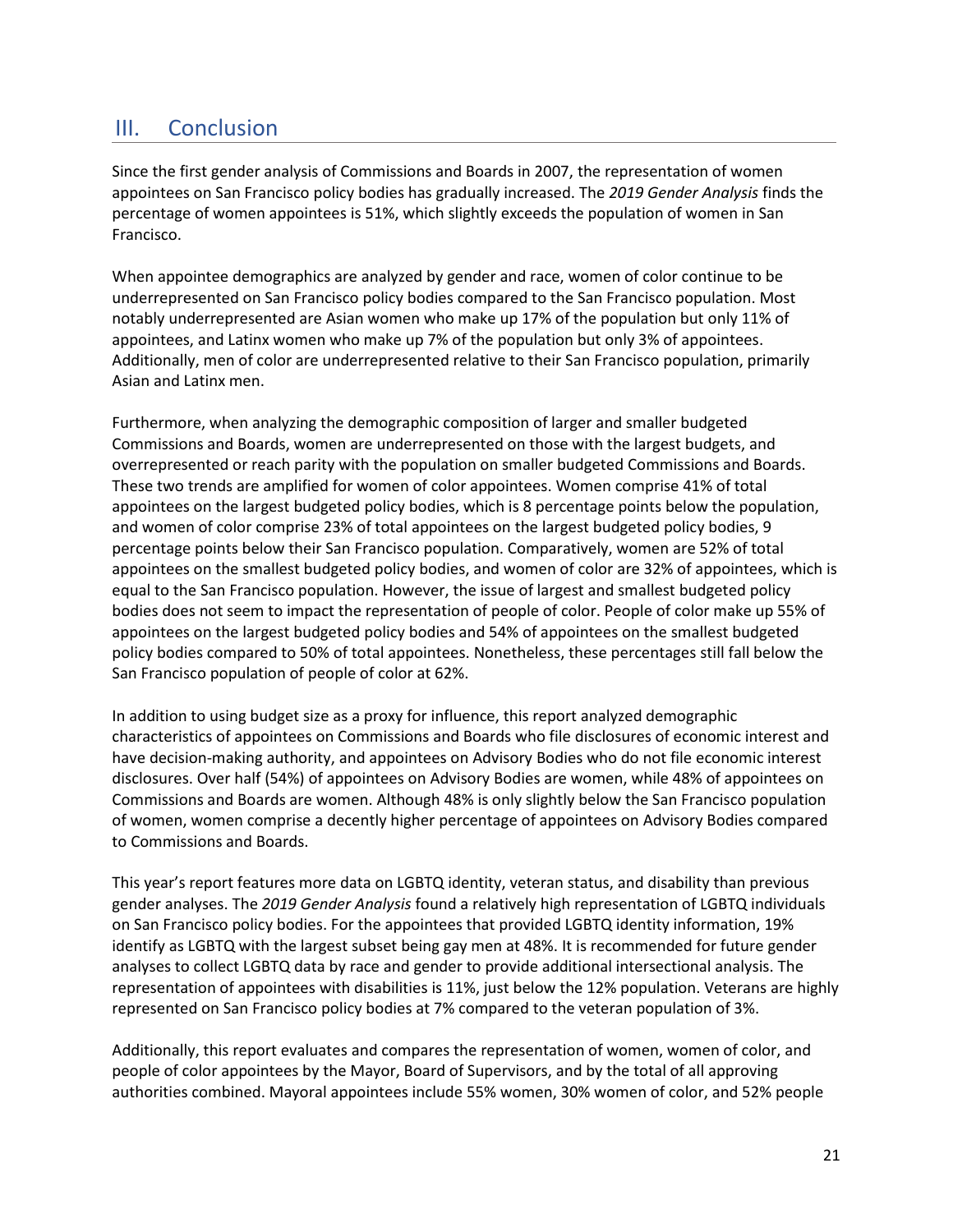of color, which overall is more diverse by gender and race compared to both Supervisorial appointees and total appointees.

This report is intended to advise the Mayor, Board of Supervisors, and other appointing authorities, as they select appointments for policy bodies of the City and County of San Francisco. In spirit of the 2008 City Charter Amendment that establishes this biennial Gender Analysis report requirement and the importance of diversity on San Francisco policy bodies, efforts to address gaps in diversity and inclusion should remain at the forefront when making appointments in order to accurately reflect the population of San Francisco.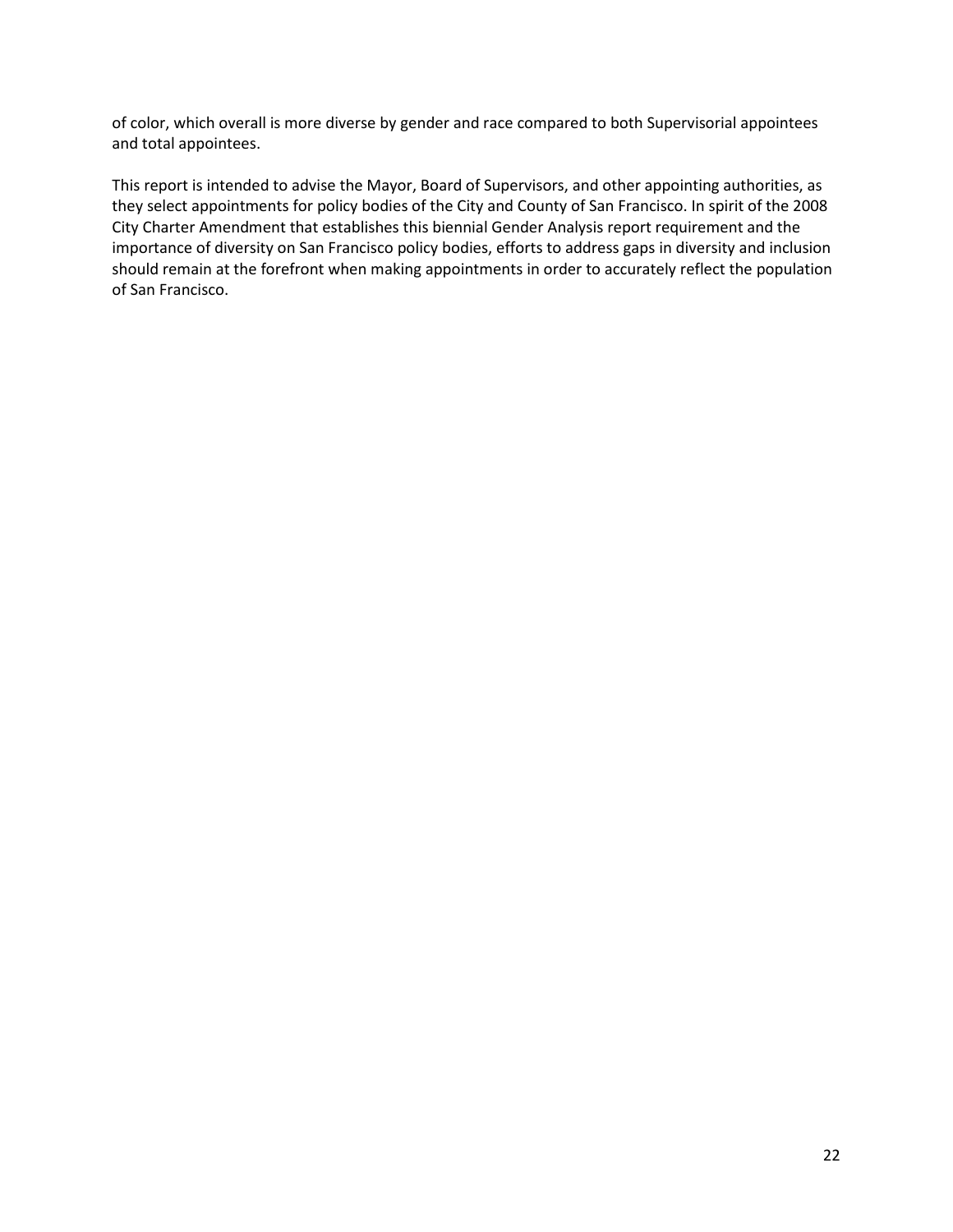# IV. Methodology and Limitations

 $\overline{a}$ 

This report focuses on City and County of San Francisco Commissions, Boards, Task Forces, Councils, and Committees that have the majority of members appointed by the Mayor and Board of Supervisors and that have jurisdiction limited to the City. The gender analysis reflects data from the policy bodies that provided information to the Department on the Status of Women through digital and paper survey.

Data was requested from 90 policy bodies and acquired from 84 different policy bodies and a total of 741 appointees. A Commissioner or Board member's gender identity, race/ethnicity, sexual orientation, disability status, and veteran status were among data elements collected on a voluntary basis. Data on lesbian, gay, bisexual, transgender, queer, or questioning (LGBTQ) identity, disability, and veteran status of appointees were incomplete or unavailable for some appointees but are included to the extent possible. As the fundamental objective of this report is to surface patterns of underrepresentation, every attempt has been made to reflect accurate and complete information in this report. Data for some policy bodies was incomplete, and all appointees who responded were included in the total demographic categories. Only policy bodies with full data on gender and race for all appointees were included in sections comparing demographics of individual bodies. It should be noted that for policy bodies with a small number of members, the change of a single individual greatly impacts the percentages of demographic categories. As such, these percentages should be interpreted with this in mind.

The surveyed policy bodies fall under two categories designated by the San Francisco Office of the City Attorney document entitled *List of City Boards, Commissions, and Advisory Bodies Created by Charter, Ordinance, or Statute.*<sup>8</sup> This document separates San Francisco policy bodies into two different categories. The first category includes Commissions and Boards with decision-making authority and whose members are required to submit financial disclosures with the Ethics Commission, and the second category encompasses Advisory Bodies whose members do not submit financial disclosures with the Ethics Commission. Depending on the analysis criteria in each section of this report, the surveyed policy bodies and appointees are either examined comprehensively as a whole or examined separately in the two categories designated by the Office of the City Attorney.

Data from the U.S. Census 2013-2017 American Community Survey 5-Year Estimates provides a comparison to the San Francisco population. Figures 26 and 27 in the Appendix display these population estimates by race/ethnicity and gender.

<sup>8</sup> "List of City Boards, Commissions, and Advisory Bodies Created by Charter, Ordinance, or Statute," Office of the City Attorney[, https://www.sfcityattorney.org/wp-content/uploads/2016/01/Commission-List-08252017.pdf,](https://www.sfcityattorney.org/wp-content/uploads/2016/01/Commission-List-08252017.pdf)  (August 25, 2017).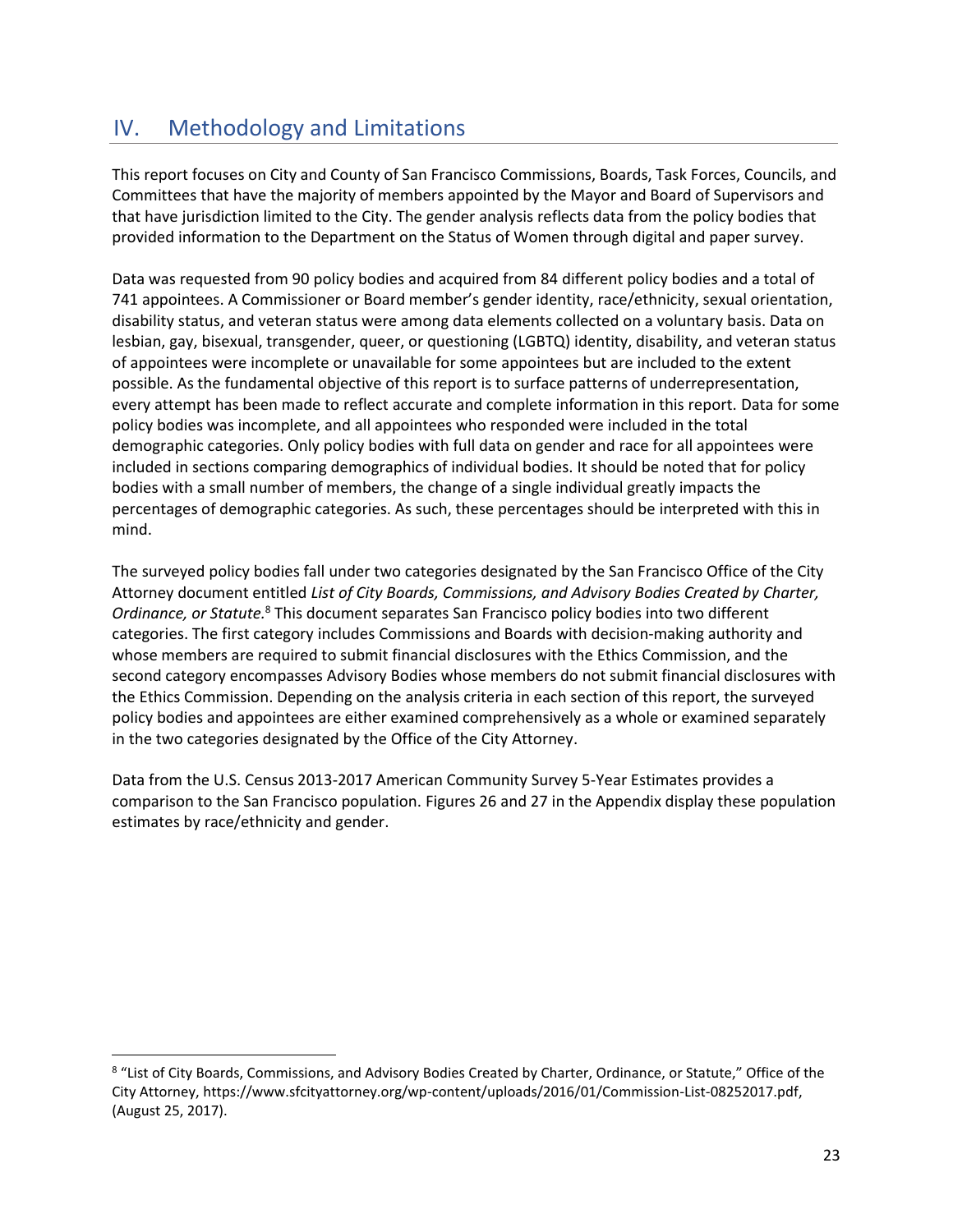# Appendix

### **Figure 25: Policy Body Demographics, 2019<sup>9</sup>**

| <b>Policy Body</b>                                                             | <b>Total</b><br><b>Seats</b> | <b>Filled</b><br><b>Seats</b> | FY18-19 Budget  | Women | <b>Women</b><br>of Color | <b>People</b><br>of Color |
|--------------------------------------------------------------------------------|------------------------------|-------------------------------|-----------------|-------|--------------------------|---------------------------|
| <b>Abatement Appeals Board</b>                                                 | 7                            | 7                             | \$76,500,000    | 14%   | 0%                       | 14%                       |
| Aging and Adult Services Commission                                            | $\overline{7}$               | $\overline{7}$                | \$334,700,000   | 57%   | 33%                      | 57%                       |
| <b>Airport Commission</b>                                                      | 5                            | 5                             | \$1,000,000,000 | 40%   | 50%                      | 40%                       |
| <b>Arts Commission</b>                                                         | 15                           | 15                            | \$37,000,000    | 67%   | 50%                      | 60%                       |
| <b>Asian Art Commission</b>                                                    | 27                           | 27                            | \$30,000,000    | 63%   | 71%                      | 59%                       |
| Assessment Appeals Board No.1                                                  | 8                            | 5                             | \$663,423       | 20%   | 0%                       | 20%                       |
| <b>Assessment Appeals Board No.2</b>                                           | 8                            | 8                             |                 | 50%   | 75%                      | 63%                       |
| <b>Assessment Appeals Board No.3</b>                                           | 8                            | 4                             |                 | 50%   | 50%                      | 50%                       |
| <b>Ballot Simplification Committee</b>                                         | 5                            | 4                             | \$0             | 75%   | 33%                      | 25%                       |
| Bayview Hunters Point Citizens Advisory Committee                              | 12                           | 9                             | \$0             | 33%   | 100%                     | 67%                       |
| <b>Board of Appeals</b>                                                        | 5                            | 5                             | \$1,072,300     | 40%   | 50%                      | 40%                       |
| <b>Board of Examiners</b>                                                      | 13                           | 13                            | \$0             | 0%    | 0%                       | 46%                       |
| <b>Building Inspection Commission</b>                                          | $\overline{7}$               | 7                             | \$76,500,000    | 14%   | 0%                       | 14%                       |
| Child Care Planning and Advisory Council                                       | 25                           | 19                            | \$26,841        | 84%   | 50%                      | 50%                       |
| Children and Families Commission (First 5)                                     | 9                            | 8                             | \$28,002,978    | 100%  | 75%                      | 75%                       |
| Children, Youth, and Their Families Oversight and<br><b>Advisory Committee</b> | 11                           | 10                            | \$155,224,346   | 50%   | 80%                      | 75%                       |
| Citizen's Committee on Community Development                                   | 9                            | 8                             | \$39,696,467    | 75%   | 67%                      | 63%                       |
| City Hall Preservation Advisory Commission                                     | 5                            | 5                             | \$0             | 60%   | 33%                      | 20%                       |
| <b>Civil Service Commission</b>                                                | 5                            | 4                             | \$1,262,072     | 50%   | 0%                       | 25%                       |
| Commission on Community Investment<br>and Infrastructure                       | 5                            | 5                             | \$745,000,000   | 60%   | 100%                     | 100%                      |
| Commission on the Aging Advisory Council                                       | 22                           | 15                            | \$0             | 80%   | 33%                      | 31%                       |
| Commission on the Environment                                                  | 7                            | 6                             | \$27,280,925    | 67%   | 50%                      | 50%                       |
| Commission on the Status of Women                                              | $\overline{7}$               | $\overline{7}$                | \$8,048,712     | 100%  | 71%                      | 71%                       |
| Dignity Fund Oversight and Advisory Committee                                  | 11                           | 11                            | \$3,000,000     | 82%   | 33%                      | 45%                       |
| Eastern Neighborhoods Citizens Advisory Committee                              | 19                           | 13                            | \$0             | 38%   | 40%                      | 44%                       |
| <b>Elections Commission</b>                                                    | 7                            | 7                             | \$15,238,360    | 57%   | 25%                      | 29%                       |
| <b>Entertainment Commission</b>                                                | 7                            | 7                             | \$1,003,898     | 29%   | 50%                      | 57%                       |
| <b>Ethics Commission</b>                                                       | 5                            | 4                             | \$6,458,045     | 100%  | 50%                      | 50%                       |
| <b>Film Commission</b>                                                         | 11                           | 11                            | \$0             | 55%   | 67%                      | 50%                       |
| <b>Fire Commission</b>                                                         | 5                            | 5                             | \$400,721,970   | 20%   | 100%                     | 40%                       |
| Golden Gate Park Concourse Authority                                           | $\overline{7}$               | 6                             | \$0             | 50%   | 67%                      | 75%                       |

 9 Figure 25 only includes policy bodies with complete data on gender for all appointees. Some bodies had incomplete data on race/ethnicity of appointees. For these, percentages for people of color are calculated out of known race/ethnicity.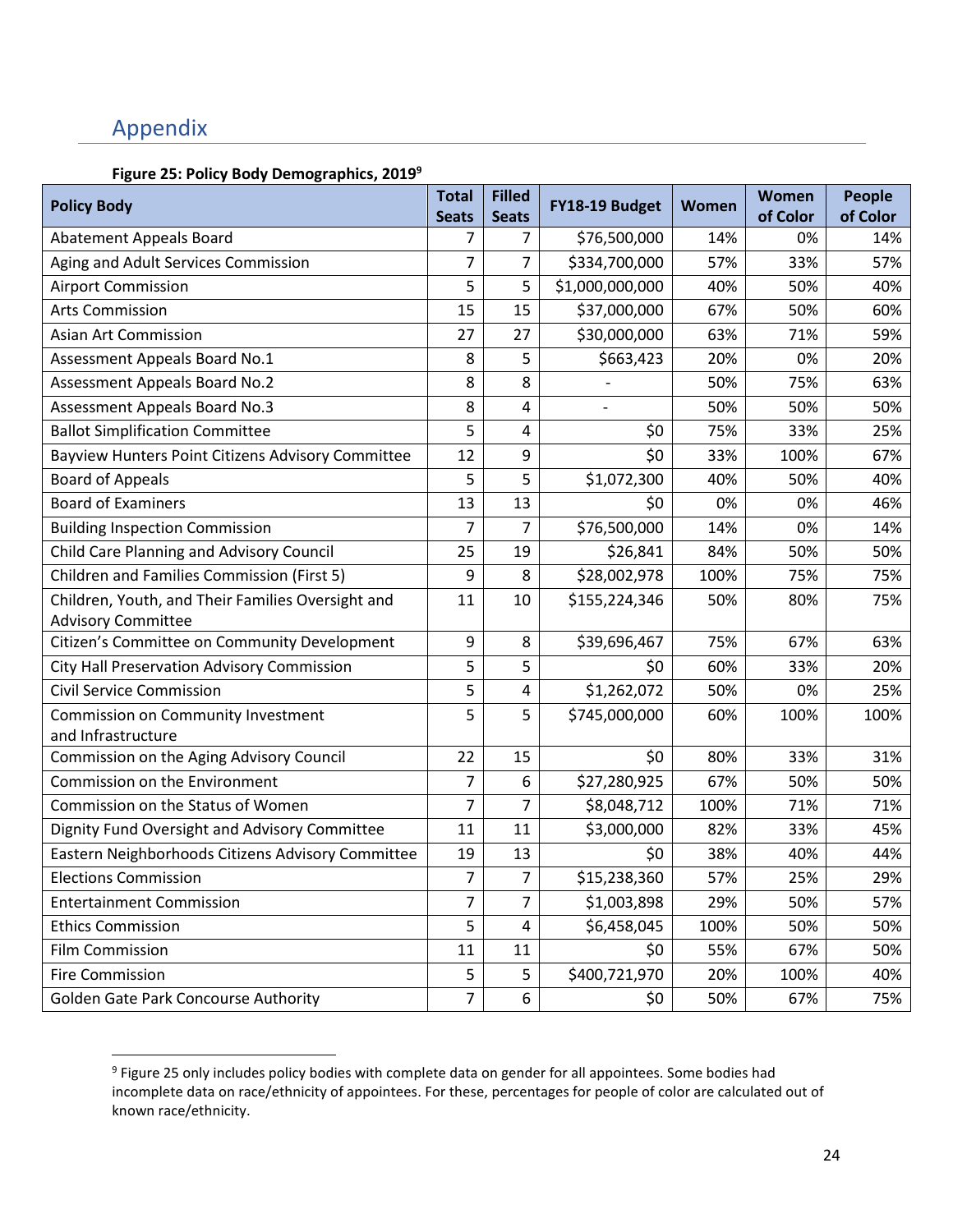| <b>Policy Body</b>                                     | <b>Total</b><br><b>Seats</b> | <b>Filled</b><br><b>Seats</b> | FY18-19 Budget                | Women      | Women<br>of Color | <b>People</b><br>of Color |
|--------------------------------------------------------|------------------------------|-------------------------------|-------------------------------|------------|-------------------|---------------------------|
| Health Authority (Plan Governing Board)                | 19                           | 15                            | \$666,000,000                 | 33%        | 80%               | 50%                       |
| <b>Health Commission</b>                               | $\overline{7}$               | $\overline{7}$                | \$2,200,000,000               | 43%        | 50%               | 86%                       |
| <b>Health Service Board</b>                            | 7                            | 6                             | \$11,632,022                  | 33%        | 0%                | 50%                       |
| <b>Historic Preservation Commission</b>                | 7                            | 7                             | \$53,832,000                  | 43%        | 33%               | 14%                       |
| Housing Authority Commission                           | 7                            | 6                             | \$60,894,150                  | 50%        | 100%              | 83%                       |
| Human Rights Commission                                | 12                           | 10                            | \$4,299,600                   | 60%        | 100%              | 70%                       |
| <b>Human Services Commission</b>                       | 5                            | 5                             | \$529,900,000                 | 40%        | 0%                | 40%                       |
| <b>Immigrant Rights Commission</b>                     | 15                           | 13                            | \$0                           | 54%        | 86%               | 85%                       |
| In-Home Supportive Services Public Authority           | 13                           | 9                             | \$70,729,667                  | 44%        | 50%               | 56%                       |
| Juvenile Probation Commission                          | 7                            | 6                             | \$48,824,199                  | 33%        | 100%              | 100%                      |
| <b>Library Commission</b>                              | $\overline{7}$               | $\overline{7}$                | \$160,000,000                 | 71%        | 40%               | 57%                       |
| <b>Local Homeless Coordinating Board</b>               | 9                            | 9                             | \$40,000,000                  | 56%        | 60%               | 75%                       |
| <b>Mayor's Disability Council</b>                      | 11                           | 8                             | \$0                           | 75%        | 17%               | 25%                       |
| <b>Mental Health Board</b>                             | 17                           | 15                            | \$184,962                     | 73%        | 64%               | 73%                       |
| MTA Board of Directors and Parking Authority           | 7                            | 7                             | \$1,200,000,000               | 57%        | 25%               | 43%                       |
| Commission                                             |                              |                               |                               |            |                   |                           |
| Office of Early Care and Education Citizens' Advisory  | 9                            | 9                             | \$0                           | 89%        | 50%               | 56%                       |
| Committee                                              |                              |                               |                               |            |                   |                           |
| <b>Oversight Board (COII)</b>                          | 7<br>17                      | 6<br>13                       | \$745,000,000<br>\$0          | 17%        | 100%<br>17%       | 67%<br>8%                 |
| Pedestrian Safety Advisory Committee                   | 7                            | 6                             |                               | 46%<br>50% | 67%               |                           |
| <b>Planning Commission</b><br><b>Police Commission</b> | 7                            | $\overline{7}$                | \$53,832,000<br>\$687,139,793 | 43%        | 100%              | 33%<br>71%                |
| Port Commission                                        | 5                            | 5                             | \$192,600,000                 | 60%        | 67%               | 60%                       |
| Public Utilities Citizen's Advisory Committee          | 17                           | 13                            | \$0                           | 54%        | 14%               | 31%                       |
| <b>Public Utilities Commission</b>                     | 5                            | 3                             | \$1,296,600,000               | 67%        | 0%                | 0%                        |
| <b>Public Utilities Rate Fairness Board</b>            | $\overline{7}$               | 6                             | \$0                           | 33%        | 100%              | 67%                       |
| Public Utilities Revenue Bond Oversight Committee      | 7                            | 5                             | \$0                           | 40%        | 50%               | 40%                       |
| <b>Recreation and Park Commission</b>                  | $\overline{7}$               | $\overline{7}$                | \$230,900,000                 | 29%        | 50%               | 43%                       |
| <b>Reentry Council</b>                                 | 24                           | 23                            | \$0                           | 43%        | 70%               | 70%                       |
| <b>Rent Board Commission</b>                           | 10                           | 9                             | \$8,543,912                   | 44%        | 25%               | 33%                       |
| <b>Residential Users Appeal Board</b>                  | 3                            | $\overline{2}$                | \$0                           | 0%         | 0%                | 50%                       |
| Retirement System Board                                | $\overline{7}$               | $\overline{7}$                | \$95,000,000                  | 43%        | 67%               | 29%                       |
| <b>Sentencing Commission</b>                           | 13                           | 13                            | \$0                           | 31%        | 25%               | 67%                       |
| <b>Small Business Commission</b>                       | $\overline{7}$               | 7                             | \$2,242,007                   | 43%        | 67%               | 43%                       |
| <b>SRO Task Force</b>                                  | 12                           | 12                            | \$0                           | 42%        | 25%               | 55%                       |
| Sugary Drinks Distributor Tax Advisory Committee       | 16                           | 15                            | \$0                           | 67%        | 70%               | 80%                       |
| Sunshine Ordinance Task Force                          | 11                           | 11                            | \$0                           | 27%        | 67%               | 36%                       |
| Sweatfree Procurement Advisory Group                   | 11                           | $\overline{7}$                | \$0                           | 43%        | 67%               | 43%                       |
| <b>Treasure Island Development Authority</b>           | $\overline{7}$               | 6                             | \$18,484,130                  | 50%        | N/A               | N/A                       |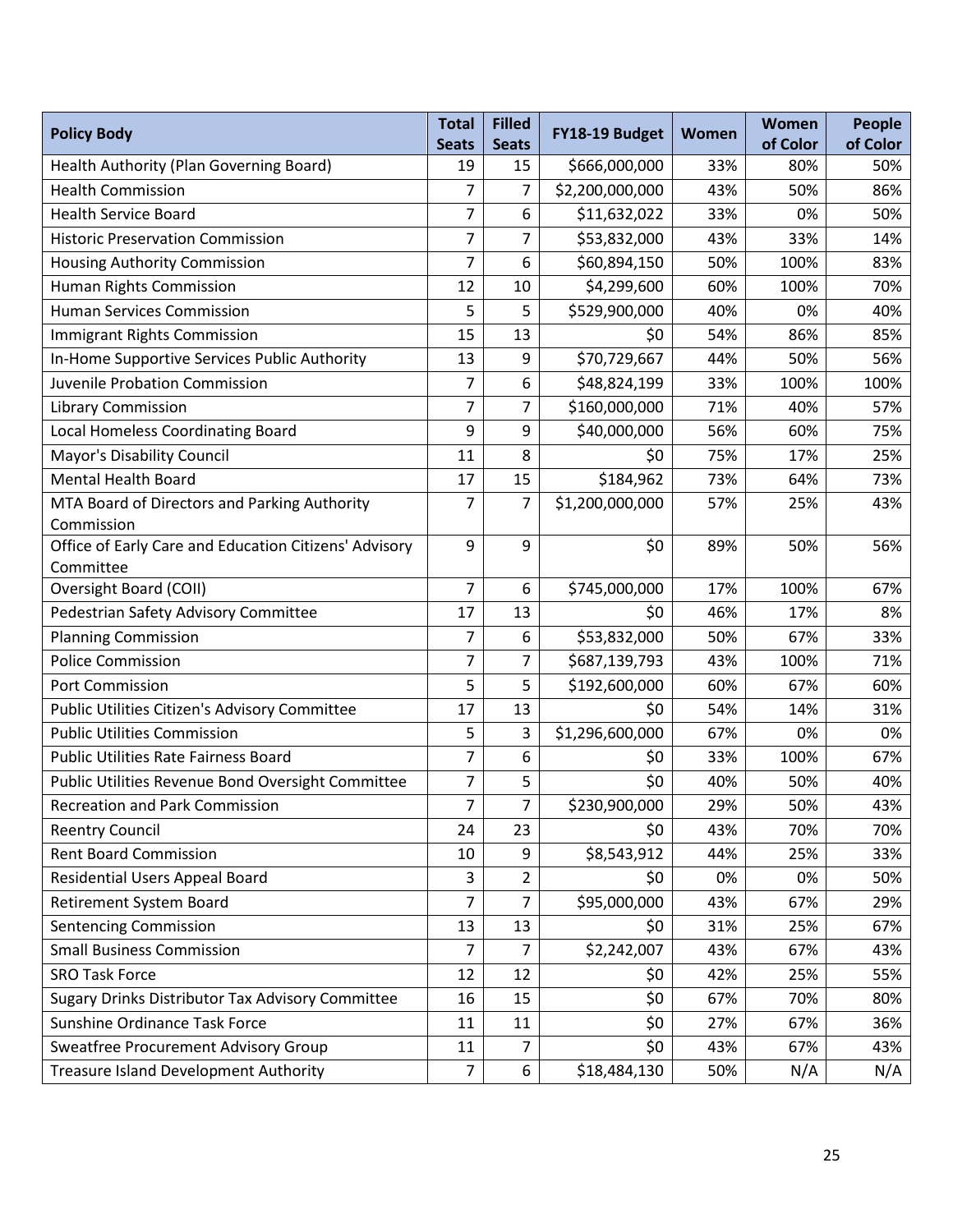| <b>Policy Body</b>                                   | Total<br><b>Seats</b> | <b>Filled</b><br><b>Seats</b> | FY18-19 Budget | <b>Women</b> | <b>Women</b><br>of Color | <b>People</b><br>of Color |
|------------------------------------------------------|-----------------------|-------------------------------|----------------|--------------|--------------------------|---------------------------|
| Treasure Island/Yerba Buena Island Citizens Advisory | 17                    | 13                            | \$0            | 54%          | N/A                      | N/A                       |
| <b>Board</b>                                         |                       |                               |                |              |                          |                           |
| <b>Urban Forestry Council</b>                        | 15                    | 13                            | \$153,626      | 8%           | 0%                       | 0%                        |
| <b>Veterans Affairs Commission</b>                   | 17                    | 11                            | \$0            | 36%          | 50%                      | 55%                       |
| War Memorial Board of Trustees                       | 11                    | 11                            | \$18,185,686   | 55%          | 33%                      | 18%                       |
| <b>Workforce Community Advisory Committee</b>        | 8                     | 4                             | \$0            | 100%         | 100%                     | 100%                      |
| <b>Youth Commission</b>                              | 17                    | 16                            | \$305,711      | 56%          | 78%                      | 75%                       |

*Source: SF DOSW Data Collection & Analysis, 2019.*

#### **Figure 26: San Francisco Population Estimates by Race/Ethnicity, 2017**

| <b>Race/Ethnicity</b>                | <b>Total</b>    |                |
|--------------------------------------|-----------------|----------------|
|                                      | <b>Estimate</b> | <b>Percent</b> |
| San Francisco County California      | 864,263         |                |
| White, Not Hispanic or Latino        | 353,000         | 38%            |
| Asian                                | 295,347         | 31%            |
| Hispanic or Latinx                   | 131,949         | 14%            |
| Some other Race                      | 64,800          | 7%             |
| <b>Black or African American</b>     | 45,654          | 5%             |
| Two or More Races                    | 43,664          | 5%             |
| Native Hawaiian and Pacific Islander | 3,226           | 0.3%           |
| Native American and Alaska Native    | 3,306           | 0.4%           |

*Source: 2017 American Community Survey 5-Year Estimates.*

#### **Figure 27: San Francisco Population Estimates by Race/Ethnicity and Gender, 2017**

| Race/Ethnicity                       | <b>Total</b>    |         | <b>Female</b>   |                | <b>Male</b>     |                |
|--------------------------------------|-----------------|---------|-----------------|----------------|-----------------|----------------|
|                                      | <b>Estimate</b> | Percent | <b>Estimate</b> | <b>Percent</b> | <b>Estimate</b> | <b>Percent</b> |
| San Francisco County California      | 864,263         |         | 423,630         | 49%            | 440,633         | 51%            |
| White, Not Hispanic or Latino        | 353,000         | 38%     | 161,381         | 17%            | 191,619         | 20%            |
| Asian                                | 295,347         | 31%     | 158,762         | 17%            | 136,585         | 15%            |
| Hispanic or Latinx                   | 131,949         | 14%     | 62,646          | 7%             | 69,303          | 7%             |
| Some Other Race                      | 64,800          | 7%      | 30,174          | 3%             | 34,626          | 4%             |
| <b>Black or African American</b>     | 45,654          | 5%      | 22,311          | 2.4%           | 23,343          | 2.5%           |
| Two or More Races                    | 43,664          | 5%      | 21,110          | 2.2%           | 22,554          | 2.4%           |
| Native Hawaiian and Pacific Islander | 3,226           | 0.3%    | 1,576           | 0.2%           | 1,650           | 0.2%           |
| Native American and Alaska Native    | 3,306           | 0.4%    | 1,589           | 0.2%           | 1,717           | 0.2%           |

*Source: 2017 American Community Survey 5-Year Estimates.*